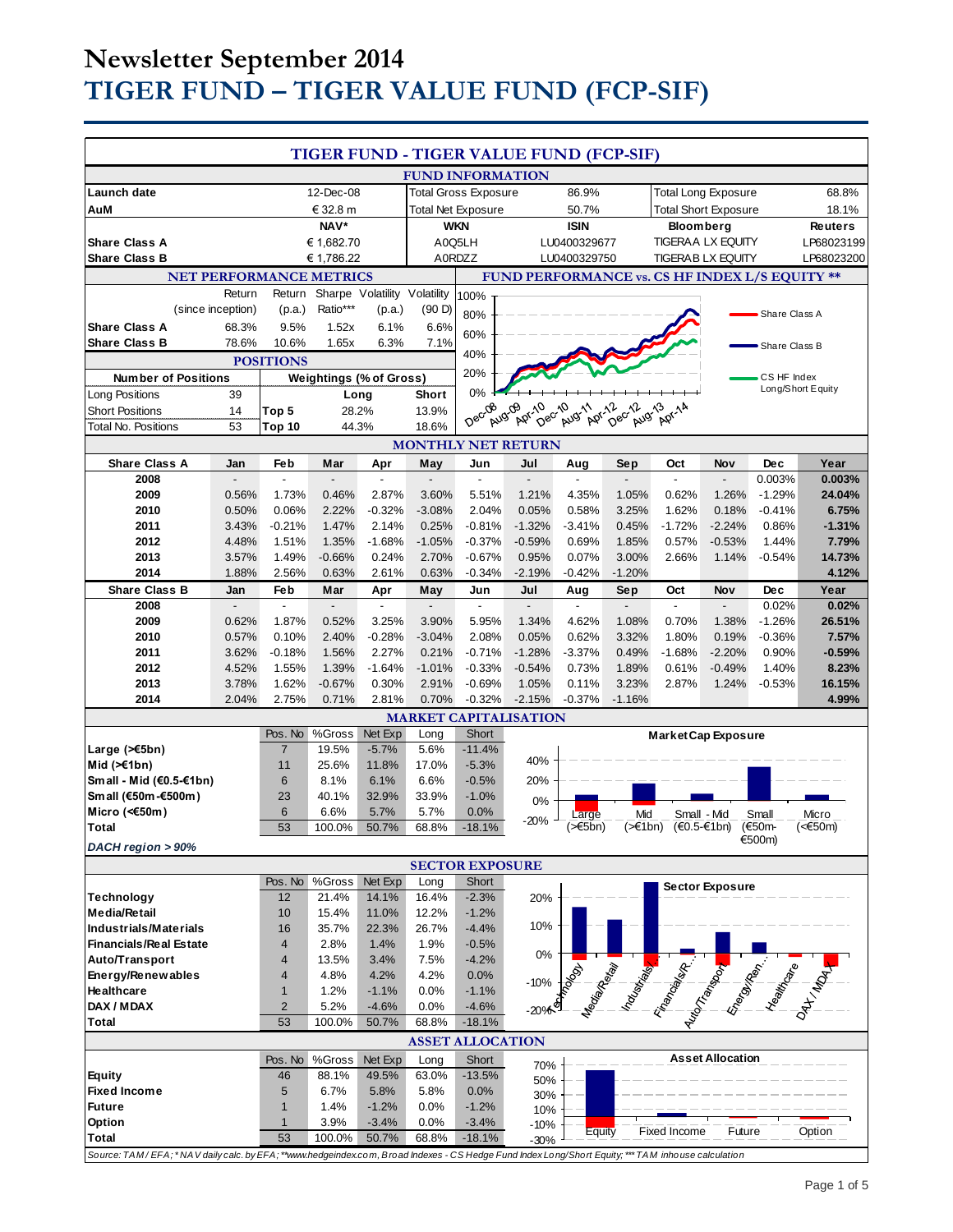## **Tiger Value Fund – September 2014**

## **O Returns: -1.20% (class A)/-1.16% (class B)**

In September, the Tiger Value Fund had a negative net return of 1.20% for share class A and 1.16% for share class B, making a cumulative positive net return of +4.12%/+4.99% in the year-to-date and  $+68.3\%/+78.6\%$  since inception (share class A/B).

### **O Commentary: continued re-positioning - longs with significant upside**

September was another volatile month for capital markets with a spike of the DAX to 9900 and the immediate collapse to 9400. Despite the fact that we had -17bp additional DAX option hedging costs for a potential stronger market sell-off, we managed to keep the hedging costs at -4bp. Overall our shorts and hedges contributed positively with +29bp as our single short book added +33bp. During September the adjusted net exposure range was between 30-45% and 44.9% at the end of the month (50.7% incl. 5.8% fixed income linked investments) similar to the level of the previous month end. The negative performance of the Tiger Value Fund was caused by stock specific issues as well as continued selling pressure in small & mid-caps which continued to suffer more than large caps. We also recognized additional selling pressure at stocks with large US and UK ownership due to the weakening European economy.

Our best performance attributor was Mühlhan (+40bp), an industrial services company, which rallied 20% after the company won a major US contract and increased its guidance for 2014. We believe the company is also well on track to achieve its long term EBIT margin target of 6% (vs 3.3% for 2014). Based on management targets Mühlhan is still trading at a fairly low EBIT multiple of 5x (vs 10x EBIT 14), undemanding for a mid-single digit growing business with a potential FCF Yield of  $> 15%$ . On the negative side BMW Pfd (-50bp) suffered in-line with the auto sector (partly hedged) and Tipp24 (-70bp) destroyed investor confidence by reporting a false jackpot and profit warning. Although we have to admit that the company communication policy is not great, investors are overlooking that Tipp24 is now trading on just 3-4x EBIT 2015 and a dividend yield of 5.5-8.0%, not giving any credits for the company's strong underlying customer and EBIT growth. Based on our assumptions the company will at least add Eur 10- 20m in EBIT p.a. over the next years despite continued higher marketing spending. The stock has more than 100% upside to its year highs and should start to perform again once we see the expected positive news flow.

In September we have been at six corporate conferences and met with 66 companies discussing current business environment and strategies. The key take away from auto, industrial and chemical companies was that businesses have deteriorated since Q2, with no significant pick-up expected in H2; North America and China running well but expected to slow in 2015; South America and Russia the worst; Italy and France declining while rest of Europe doing okay. We just finished our company meeting notes last week and started to dig deeper doing more research on some new ideas. We already have identified various potential profit warnings as well as companies with positive catalysts for H2 2014 and continued to re-position the Fund by scaling into new ideas such as Bilfinger (three profit warnings in a row; 100% upside to year high), Aurubis (profits from strong US\$ and growing copper volumes; 30% upside to year high), Wincor Nixdorf (strong Q4; positive outlook 2015; higher dividend in Jan 2015; 50% upside to year high) and Software AG (stable FCFs; strong Q4; 50% upside to year high). We believe that at our new stock picks the market is overly pessimistic pricing in negative scenarios overlooking potential positive catalysts which will materialize over the next months. We expect strong profit contributions from our new stock picks and existing positions over the next two quarters. Taking the combined target prices of our Fund positions the Tiger Value Fund has 58% upside vs. 10-15% downside.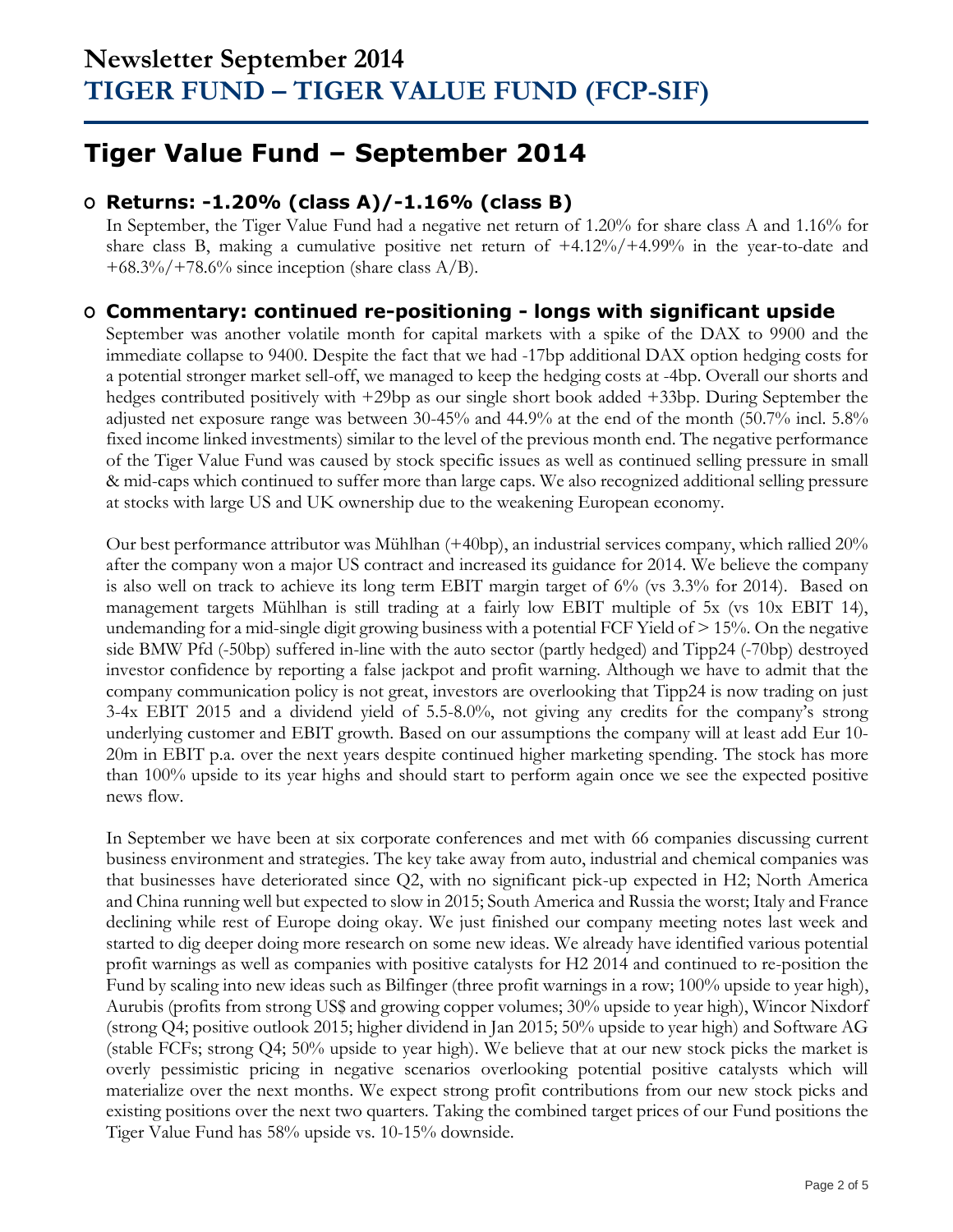### **O Outlook: Dark clouds gathering**

Volatility in the financial markets continued in September and early October. While this was expected (see previous newsletters) and we had increased our hedges and short exposure, we could still not compensate for the weakness in our core portfolio as many of our small/midcap stocks were disproportionately hit.

The European economy is still looking very weak with German factory orders falling -5.7% (m/m) in August and German manufacturing PMI dropped below the critical 50 level in September to 49.9 pointing to a continued slowdown in the near term. Furthermore, outside of Europe global growth is also faltering with industrial production growth in China slumping to a 6-year low of 6.9% in August. Other emerging markets are also experiencing similar slowdowns making it increasingly difficult for Europe to export its way to recovery. While we are not generally exposed to the cyclical sectors, a global slowdown will lead to outflows from equities and will thus impact the risk premium and many of our stocks indirectly making this a key concern for us.

One recent bright spot has been the continued slide in the value of the Euro which, at 1.26, is now down 10% from its May high of close to 1.40 versus the US dollar. No doubt this will improve competitiveness of many European exporters. We have positioned the fund to benefit from the Euro weakness with several of our positions with having significant USD revenue exposure.

At the recent ECB meeting, president Draghi outlined the details of their latest monetary stimulus plan which entails a covered and ABS bond buying plan as well as a new target lending scheme (TLTRO). While the ambition is to kick start bank lending especially to SMEs and grow the ECB's balance sheet back to €3tr, we are doubtful over the effectiveness of this plan as the key problem is not a lack of credit supply but the lack of demand for credit.

As we write this the DAX is back to the critical 9000 level. While we expect a further sell-off in the markets in the coming months, many stocks and sectors are looking extremely oversold so a bounce here into yearend would not be unexpected. Hence, we are tactically positive on the European markets in the very shortterm. Nevertheless, 2015 will be a very challenging year for the global economy and risk markets in general so we will be looking to take down the risk level of the fund in the coming months. As always we plan to be fully prepared to benefit from this increased volatility and expect it to give us a great platform for further outperformance in 2015 and beyond.

## *The Tiger Value Fund Desk, 8th October 2014*

 **Matthias Rutsch Marc Schädler Peter Irblad**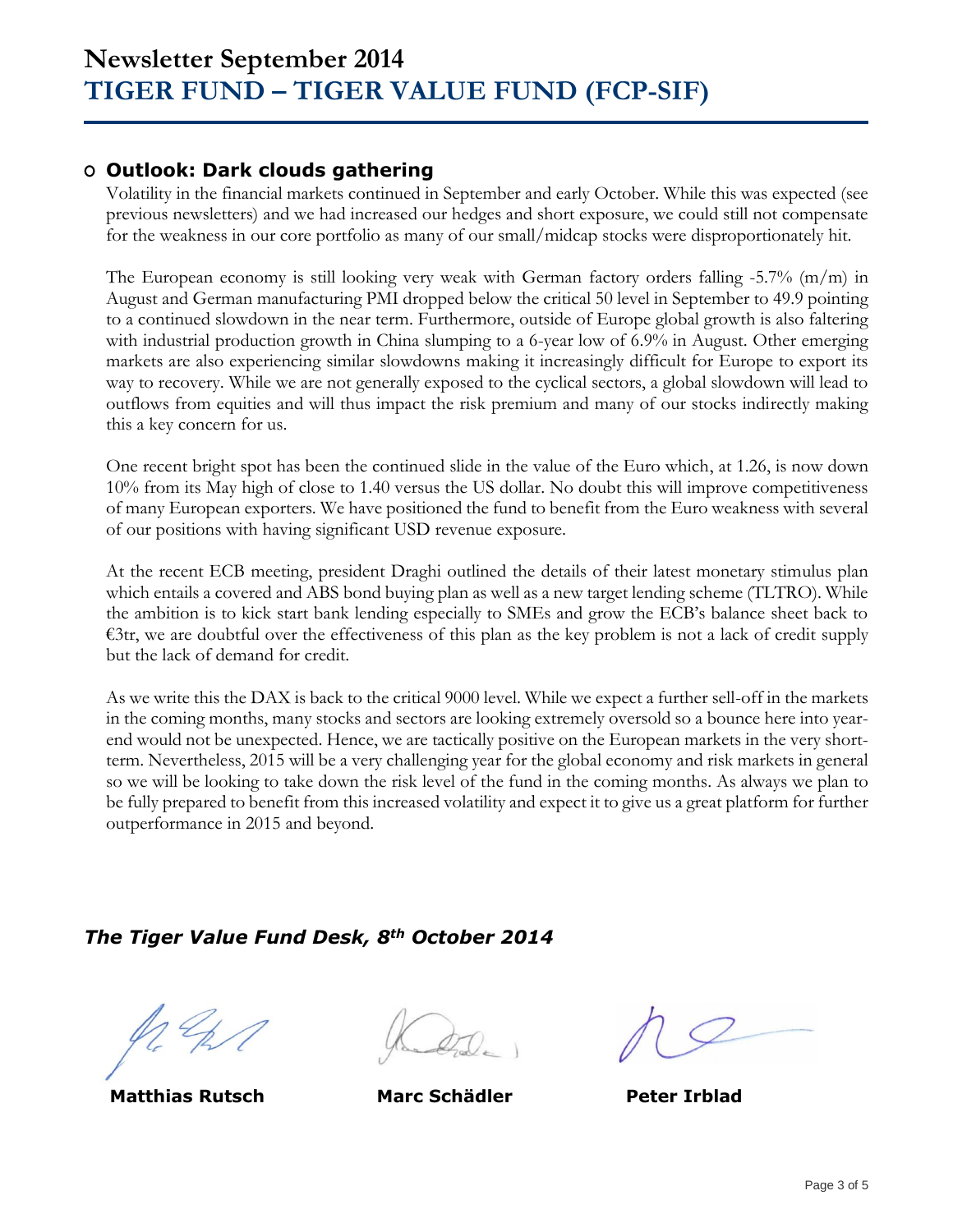#### **Objectives**

The objective is to identify undervalued companies with external catalysts and/or initiate pro-active measures to create shareholder value. The fund aims for a 5 year return of 10-15% p.a. with strong focus on capital preservation.

#### **Investment Strategy**

The Investment Advisor is a fundamental long-short equity stock-picker. The fund seeks undervalued companies where a number of issues, which in our opinion can be improved, are sub-optimizing the company's public market value. For each position we perform a detailed research process including a 360 degree research approach and 10 point scoring system.

The managers foresee a direct dialog with the company as well as with other shareholders to support management to initiate value creating measures. Their partner network i.e. other shareholders, consultants, sector experts, media etc. will help to impact positive change.

The fund intends to engage in 20-30 long investments with a target net long exposure of around 50%. The geographic focus is likely to be Germany, Switzerland and Austria.

| <b>Fund Information</b>   |                             | <b>Fee Structure and Risk Management</b> |                           |
|---------------------------|-----------------------------|------------------------------------------|---------------------------|
| Currency                  | <b>EUR</b>                  | Admin/Custodian Fee                      | Up to 0.49%               |
| Legal Entity              | <b>FCP-SIF</b>              | Advisory (Mgmt) Fee                      |                           |
| <b>Fund Domicile</b>      | Luxembourg                  | Share Class A                            | $2.0\%$                   |
| <b>Fund Structure</b>     | Open-ended multi-class      | Share Class B                            | 1.5%                      |
| Style mandate             | Long/Short and Active Value | Performance Fee                          |                           |
| <b>Investment Minimum</b> |                             | Share Class A                            | 20%                       |
| Share Class A             | € 125,000                   | Share Class B                            | 15%                       |
| Share Class B             | € 5,000,000                 | Hurdle Rate                              | None                      |
| Sub. Frequency            | Monthly                     | High Water Mark                          | <b>Yes</b>                |
| Red. Frequency            | Monthly                     | Eligible Investors                       | See Issue Document        |
| <b>Redemption Notice</b>  |                             | Leverage                                 | Maximum 200% of NAV       |
| Share Class A             | 3 months                    | Fund Benchmark                           | DJ CS HF Index L/S Equity |
| Share Class B             | 6 months                    |                                          |                           |

Investors: Sales documents may not be forwarded to investors other than those who meet the 'experienced investor' requirements under the Law of 2007.

#### **Fund Advisor Details and Service Providers**

| <b>Management Company</b>     | Alceda Fund Management SA, Phone: +352 248 329-1 |
|-------------------------------|--------------------------------------------------|
| <b>Investment Advisor</b>     | Tiger Asset Management GmbH                      |
| Contact                       | Matthias Rutsch, Phone: +41 41 500 33-46         |
|                               | Peter Irblad, Phone: +41 41 500 33-45            |
|                               | Marc Schädler, Phone: +49 40 226 32 35-11        |
| Sub-Advisor                   | PHZ Privat- und Handelsbank Zürich AG            |
| Contact                       | Phone: +41 43 443 71-00                          |
| <b>Prime Broker/Custodian</b> | SEB AB / SEB SA                                  |
| <b>Administrator</b>          | European Fund Administration SA                  |
| <b>Auditor</b>                | <b>PriceWaterhouseCoopers</b>                    |